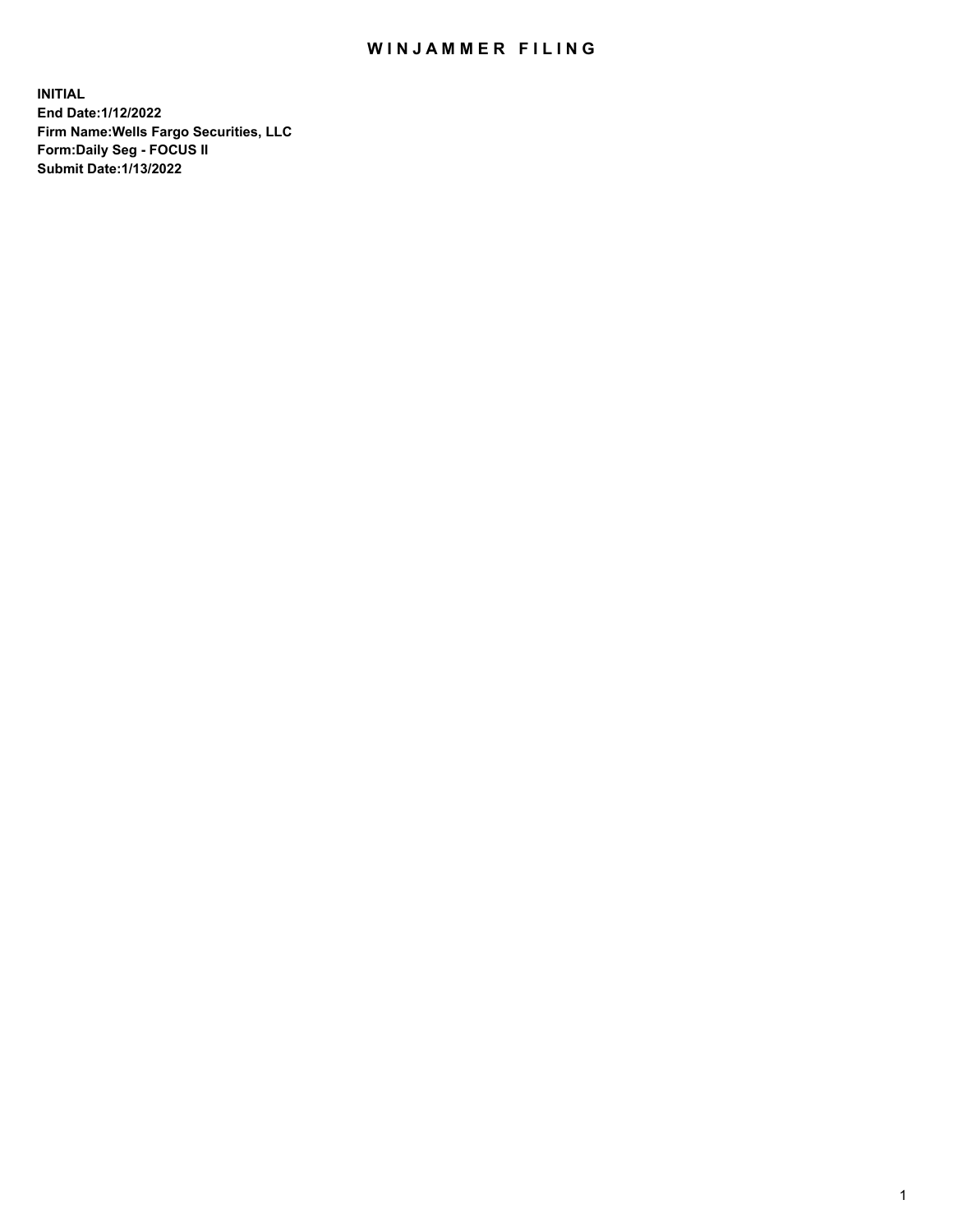**INITIAL End Date:1/12/2022 Firm Name:Wells Fargo Securities, LLC Form:Daily Seg - FOCUS II Submit Date:1/13/2022 Daily Segregation - Cover Page**

| Name of Company                                                                                                                                                                                                                                                                                                                | <b>Wells Fargo Securities LLC</b>                          |
|--------------------------------------------------------------------------------------------------------------------------------------------------------------------------------------------------------------------------------------------------------------------------------------------------------------------------------|------------------------------------------------------------|
| <b>Contact Name</b>                                                                                                                                                                                                                                                                                                            | <b>James Gnall</b>                                         |
| <b>Contact Phone Number</b>                                                                                                                                                                                                                                                                                                    | 917-699-6822                                               |
| <b>Contact Email Address</b>                                                                                                                                                                                                                                                                                                   | james.w.gnall@wellsfargo.com                               |
| FCM's Customer Segregated Funds Residual Interest Target (choose one):<br>a. Minimum dollar amount: ; or<br>b. Minimum percentage of customer segregated funds required:% ; or<br>c. Dollar amount range between: and; or<br>d. Percentage range of customer segregated funds required between:% and%.                         | 115,000,000<br><u>0</u><br>0 <sub>0</sub><br>00            |
| FCM's Customer Secured Amount Funds Residual Interest Target (choose one):<br>a. Minimum dollar amount: ; or<br>b. Minimum percentage of customer secured funds required:%; or<br>c. Dollar amount range between: and; or<br>d. Percentage range of customer secured funds required between:% and%.                            | 30,000,000<br><u>0</u><br>0 <sub>0</sub><br>0 <sub>0</sub> |
| FCM's Cleared Swaps Customer Collateral Residual Interest Target (choose one):<br>a. Minimum dollar amount: ; or<br>b. Minimum percentage of cleared swaps customer collateral required:% ; or<br>c. Dollar amount range between: and; or<br>d. Percentage range of cleared swaps customer collateral required between:% and%. | 340,000,000<br><u>0</u><br>00<br>00                        |

Attach supporting documents CH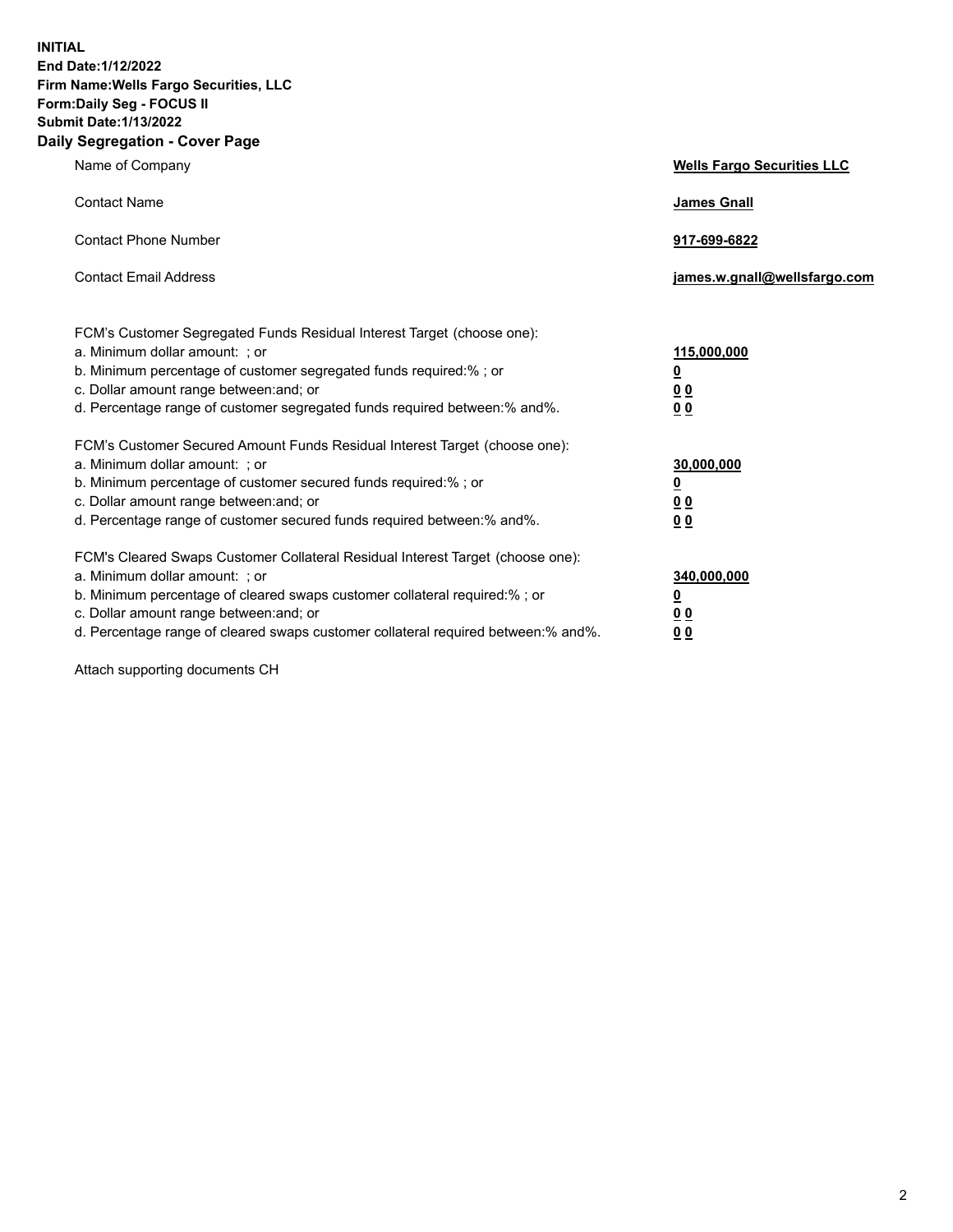**INITIAL End Date:1/12/2022 Firm Name:Wells Fargo Securities, LLC Form:Daily Seg - FOCUS II Submit Date:1/13/2022**

## **Daily Segregation - Secured Amounts**

|     | Foreign Futures and Foreign Options Secured Amounts                                         |                                    |
|-----|---------------------------------------------------------------------------------------------|------------------------------------|
|     | Amount required to be set aside pursuant to law, rule or regulation of a foreign            | $0$ [7305]                         |
|     | government or a rule of a self-regulatory organization authorized thereunder                |                                    |
| 1.  | Net ledger balance - Foreign Futures and Foreign Option Trading - All Customers             |                                    |
|     | A. Cash                                                                                     | 141,447,932 [7315]                 |
|     | B. Securities (at market)                                                                   | 190,213,421 [7317]                 |
| 2.  | Net unrealized profit (loss) in open futures contracts traded on a foreign board of trade   | 35,436,176 [7325]                  |
| 3.  | Exchange traded options                                                                     |                                    |
|     | a. Market value of open option contracts purchased on a foreign board of trade              | 3,214 [7335]                       |
|     | b. Market value of open contracts granted (sold) on a foreign board of trade                | $0$ [7337]                         |
| 4.  | Net equity (deficit) (add lines 1. 2. and 3.)                                               | 367,100,743 [7345]                 |
| 5.  | Account liquidating to a deficit and account with a debit balances - gross amount           | 5,115,224 [7351]                   |
|     | Less: amount offset by customer owned securities                                            | -5,107,433 [7352] 7,791 [7354]     |
| 6.  | Amount required to be set aside as the secured amount - Net Liquidating Equity              | 367,108,534 [7355]                 |
|     | Method (add lines 4 and 5)                                                                  |                                    |
| 7.  | Greater of amount required to be set aside pursuant to foreign jurisdiction (above) or line | 367,108,534 [7360]                 |
|     | 6.                                                                                          |                                    |
|     | FUNDS DEPOSITED IN SEPARATE REGULATION 30.7 ACCOUNTS                                        |                                    |
| 1.  | Cash in banks                                                                               |                                    |
|     | A. Banks located in the United States                                                       | 48,591,361 [7500]                  |
|     | B. Other banks qualified under Regulation 30.7                                              | 3,070,474 [7520] 51,661,835 [7530] |
| 2.  | Securities                                                                                  |                                    |
|     | A. In safekeeping with banks located in the United States                                   | 140,159,303 [7540]                 |
|     | B. In safekeeping with other banks qualified under Regulation 30.7                          | 0 [7560] 140,159,303 [7570]        |
| 3.  | Equities with registered futures commission merchants                                       |                                    |
|     | A. Cash                                                                                     | 19,453,460 [7580]                  |
|     | <b>B.</b> Securities                                                                        | 60,057,652 [7590]                  |
|     | C. Unrealized gain (loss) on open futures contracts                                         | 7,774,776 [7600]                   |
|     | D. Value of long option contracts                                                           | 3,214 [7610]                       |
|     | E. Value of short option contracts                                                          | 0 [7615] 87,289,102 [7620]         |
| 4.  | Amounts held by clearing organizations of foreign boards of trade                           |                                    |
|     | A. Cash                                                                                     | $0$ [7640]                         |
|     | <b>B.</b> Securities                                                                        | $0$ [7650]                         |
|     | C. Amount due to (from) clearing organization - daily variation                             | $0$ [7660]                         |
|     | D. Value of long option contracts                                                           | $0$ [7670]                         |
|     | E. Value of short option contracts                                                          | 0 [7675] 0 [7680]                  |
| 5.  | Amounts held by members of foreign boards of trade                                          |                                    |
|     | A. Cash                                                                                     | -14,108,228 [7700]                 |
|     | <b>B.</b> Securities                                                                        | 180,080,159 [7710]                 |
|     | C. Unrealized gain (loss) on open futures contracts                                         | 30,641,708 [7720]                  |
|     | D. Value of long option contracts                                                           | $0$ [7730]                         |
|     | E. Value of short option contracts                                                          | 0 [7735] 196,613,639 [7740]        |
| 6.  | Amounts with other depositories designated by a foreign board of trade                      | 0 [7760]                           |
| 7.  | Segregated funds on hand                                                                    | $0$ [7765]                         |
| 8.  | Total funds in separate section 30.7 accounts                                               | 475,723,879 [7770]                 |
| 9.  | Excess (deficiency) Set Aside for Secured Amount (subtract line 7 Secured Statement         | 108,615,345 [7380]                 |
|     | Page 1 from Line 8)                                                                         |                                    |
| 10. | Management Target Amount for Excess funds in separate section 30.7 accounts                 | 30,000,000 [7780]                  |
| 11. | Excess (deficiency) funds in separate 30.7 accounts over (under) Management Target          | 78,615,345 [7785]                  |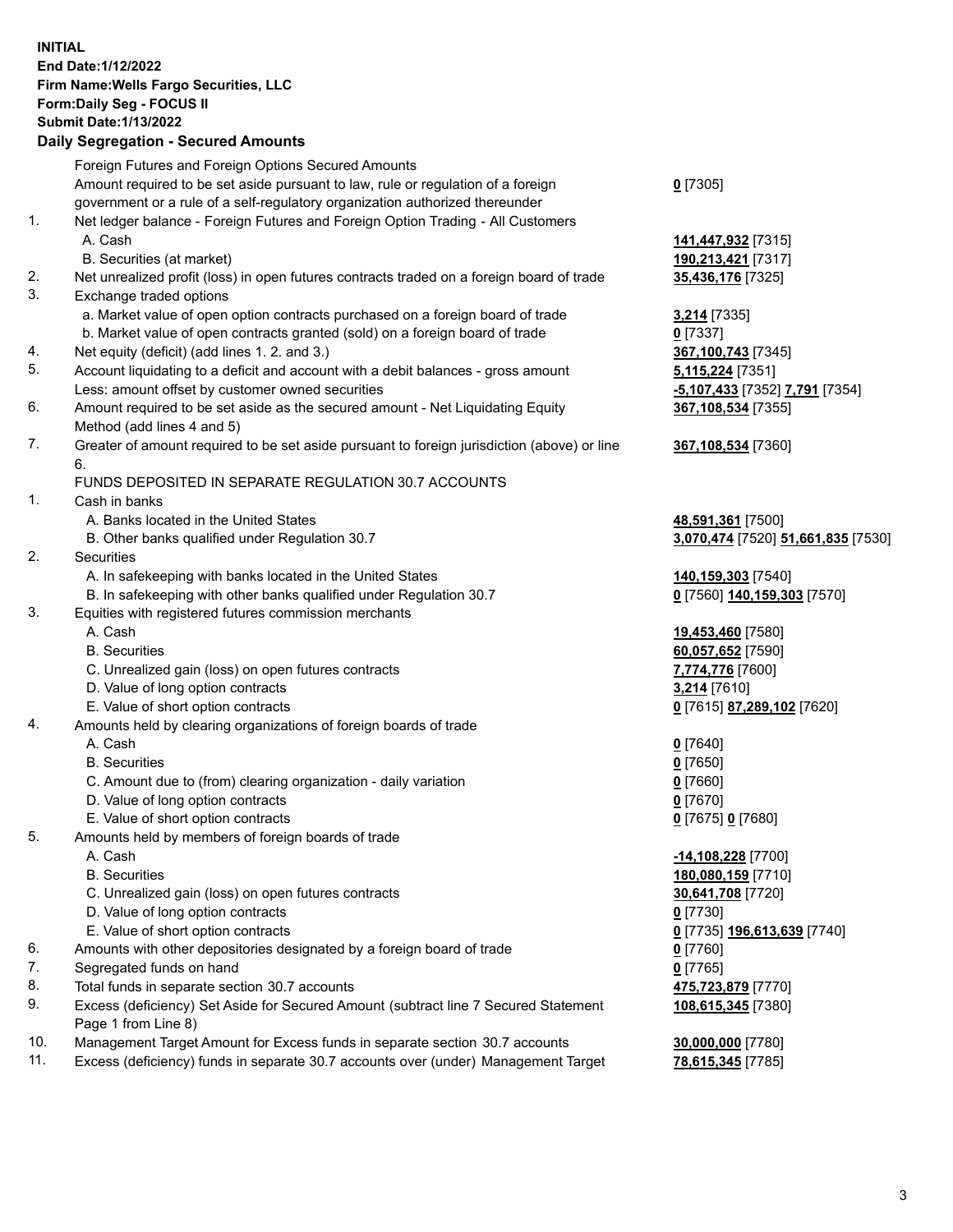**INITIAL End Date:1/12/2022 Firm Name:Wells Fargo Securities, LLC Form:Daily Seg - FOCUS II Submit Date:1/13/2022 Daily Segregation - Segregation Statement** SEGREGATION REQUIREMENTS(Section 4d(2) of the CEAct) 1. Net ledger balance

A. Cash **3,169,951,993** [7010] B. Securities (at market) **2,074,251,260** [7020] 2. Net unrealized profit (loss) in open futures contracts traded on a contract market **52,605,088** [7030] 3. Exchange traded options A. Add market value of open option contracts purchased on a contract market **1,344,724,630** [7032] B. Deduct market value of open option contracts granted (sold) on a contract market **-1,297,795,369** [7033] 4. Net equity (deficit) (add lines 1, 2 and 3) **5,343,737,602** [7040] 5. Accounts liquidating to a deficit and accounts with debit balances - gross amount **34,689,171** [7045] Less: amount offset by customer securities **-29,834,130** [7047] **4,855,041** [7050] 6. Amount required to be segregated (add lines 4 and 5) **5,348,592,643** [7060] FUNDS IN SEGREGATED ACCOUNTS 7. Deposited in segregated funds bank accounts A. Cash **211,694,545** [7070] B. Securities representing investments of customers' funds (at market) **650,234,999** [7080] C. Securities held for particular customers or option customers in lieu of cash (at market) **100,282,071** [7090] 8. Margins on deposit with derivatives clearing organizations of contract markets A. Cash **2,522,138,998** [7100] B. Securities representing investments of customers' funds (at market) **209,372,407** [7110] C. Securities held for particular customers or option customers in lieu of cash (at market) **1,973,969,189** [7120] 9. Net settlement from (to) derivatives clearing organizations of contract markets **83,702,804** [7130] 10. Exchange traded options A. Value of open long option contracts **1,344,724,630** [7132] B. Value of open short option contracts **-1,297,795,369** [7133] 11. Net equities with other FCMs A. Net liquidating equity **0** [7140] B. Securities representing investments of customers' funds (at market) **0** [7160] C. Securities held for particular customers or option customers in lieu of cash (at market) **0** [7170] 12. Segregated funds on hand **0** [7150] 13. Total amount in segregation (add lines 7 through 12) **5,798,324,274** [7180] 14. Excess (deficiency) funds in segregation (subtract line 6 from line 13) **449,731,631** [7190] 15. Management Target Amount for Excess funds in segregation **115,000,000** [7194] 16. Excess (deficiency) funds in segregation over (under) Management Target Amount Excess **334,731,631** [7198]